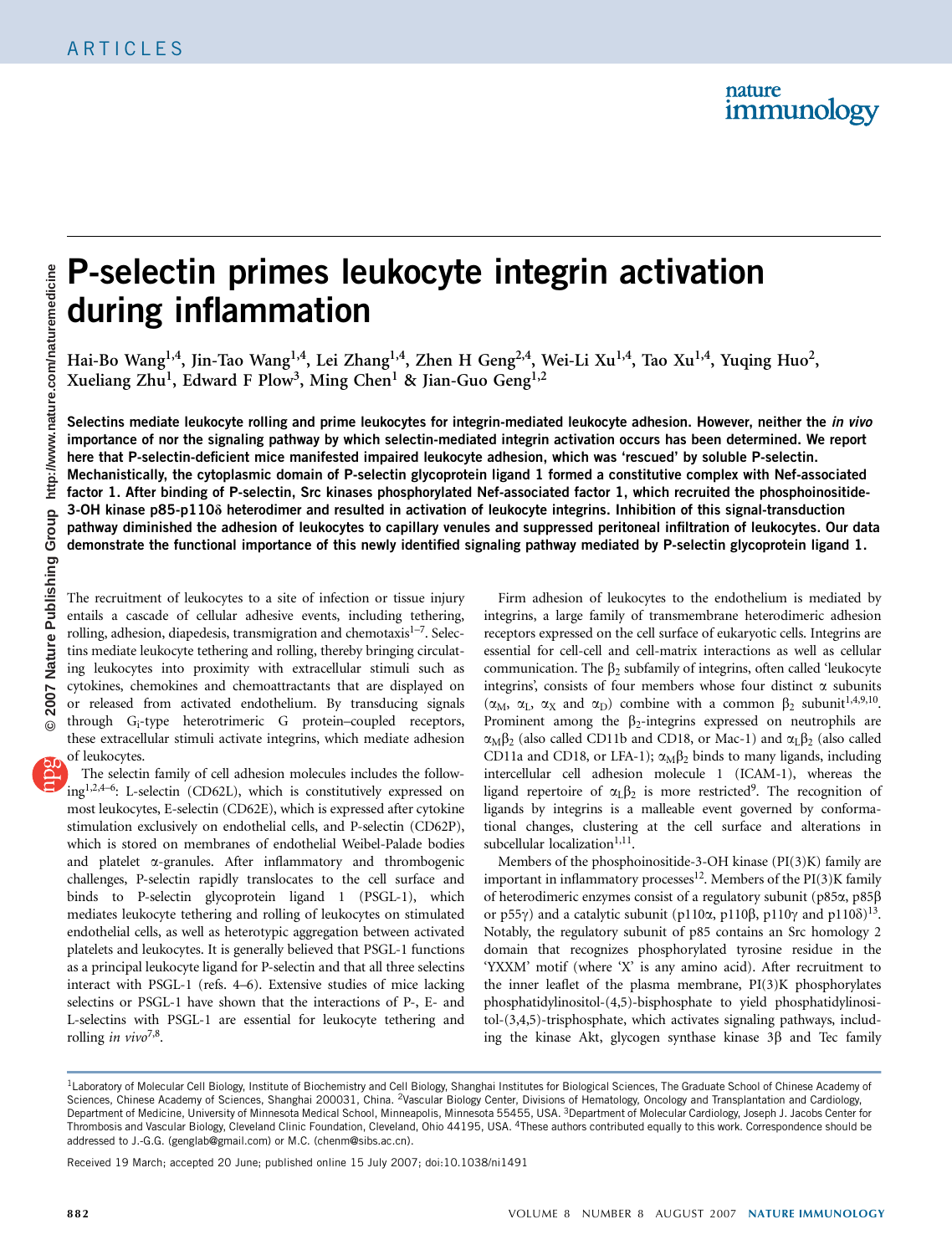http://www.nature.com/naturemedicine **7 Nature Publishing Group http://www.nature.com/naturemedicine**Group Nature Publishing **© 200**

<span id="page-1-0"></span>Figure 1 Soluble P-selectin restores the adhesion-dependent infiltration of leukocytes in P-selectin-deficient mice. (a.b) In vitro adhesion of mouse neutrophils incubated with mouse IgG (mIgG) and mP-Rg or soluble mP-sel monomer or dimer in the presence  $(\alpha$ -) or absence of specific antibodies (horizontal axes) or rat isotype control antibody (rIgG), then transferred to wells coated with mouse fibrinogen (a) or ICAM-1 (b).

\*\*,  $P < 0.01$ . (c,d) In vivo rolling (c) and adhesion (d) of leukocytes from wild-type (WT), P-selectin-deficient (PKO) and PSGL-1-deficient (PSGL-1 KO) mice left untreated or injected intravenously with mouse IgG and mP-Rg or mPsel monomer or dimer, monitored in the capillary venules of the cremaster muscle and recorded by intravital microscopy.  $*, P < 0.05$ . (a–d), buffer alone. (e) Infiltration of leukocytes from wild-type and P-selectin-deficient mice stimulated by intraperitoneal injection of saline (Sham;  $n = 5$ mice) or thioglycollate (Model;  $n = 5$  mice) without pretreatment ( $n = 5$  mice) or after pretreatment with mP-Rg ( $n = 16$  mice), mouse



IgG ( $n = 12$  mice) or mP-sel monomer ( $n = 6$  mice) or dimer ( $n = 8$  mice), or with mP-Rg plus blocking antibodies specific for  $\alpha_M$  and  $\alpha_L$  integrins ( $\alpha$ -m $\alpha_M$ +  $\alpha$ -m $\alpha$ <sub>L</sub>;  $n = 9$  mice) or rat IgG ( $n = 10$  mice). \*\*,  $P < 0.01$ ; \*,  $P < 0.05$ . Data are the mean  $\pm$  s.d. of triplicate measurements in five (a,b) or three (c,d) separate experiments or the mean  $\pm$  s.d. of three experiments (e).

tyrosine kinases, that regulate cell adhesion, migration, growth, differentiation, proliferation, apoptosis, metabolism and intracellular trafficking.

Selectin-mediated tethering and rolling slows circulating leukocytes, thus allowing arrest after in situ interaction of cell surface integrins and extracellular stimuli<sup>1-6</sup>. It has been reported that crosslinking of leukocyte PSGL-1 by P-selectin induces an intermediate state of integrin activation<sup>14–17</sup>. By acting cooperatively with extracellular stimuli such as interleukin 8 (IL-8) and platelet-activating factor (PAF), P-selectin induces full integrin activation to achieve maximum leukocyte adhesion. However, neither the biological importance of this phenomenon during inflammation nor the molecular mechanism by which selectins transactivate integrins is understood. Here we sought to assess the functional importance of P-selectin-induced integrin

transactivation in vivo and to elucidate the PSGL-1 signaling mechanism responsible for integrin activation. We found that leukocyte adhesion was impaired in P-selectin-deficient mice. In addition, we identified a function for Nef-associated factor 1 (Naf1), which bound constitutively to the cytoplasmic domain of PSGL-1, in transmitting selectin-induced integrin-activating signals.

# RESULTS

## 'Rescuing' impaired leukocyte adhesion

To investigate the functional importance of PSGL-1 signaling in vivo, we constructed, expressed and purified soluble mouse P-selectin (mPsel) and mouse P-selectin receptor globulin (mP-Rg), which included the lectin domain, the epidermal growth factor domain and the first four and part of the fifth complement-like repeat domains of mP-sel fused with the heavy chain of mouse immunoglobulin G (IgG; Supplementary Fig. 1 online). As isolated, mP-sel was a mixture of monomers and dimers; we used gel-filtration chromatography to separate these forms. As  $\alpha_M \beta_2$  mediates the adhesion of neutrophils to fibrinogen, whereas  $\alpha_M \beta_2$  and  $\alpha_L \beta_2$  both mediate the adhesion of neutrophils to ICAM-1 (refs. 1,3,4,9), we examined the effects of mP-Rg and mP-sel on the adhesion of mouse neutrophils to those substrates. Consistent with existing data<sup>[14](#page-9-0)</sup>, dimeric but not monomeric mP-sel enhanced adhesion of mouse neutrophils to immobi-

lized mouse fibrinogen (Fig. 1a) and mouse ICAM-1 (Fig. 1b). We found that mP-Rg also elicited adhesion of mouse neutrophils to mouse fibrinogen (Fig. 1a) and mouse ICAM-1 (Fig. 1b). Preincubation of mP-Rg or the mP-sel dimer with RB40.34 (a rat leukocyte adhesion–blocking antibody specific for mouse P-selectin) blocked adhesion of mouse neutrophils to mouse fibrinogen (Fig. 1a) and mouse ICAM-1 (Fig. 1b), but preincubation with control rat IgG did not. Notably, M1/70 (a rat leukocyte adhesion–blocking antibody specific for mouse  $\alpha_M$ ) or M17/4 (a rat leukocyte adhesion–blocking antibody specific for mouse  $\alpha_L$ ) only partially inhibited adhesion of mouse neutrophils to mouse ICAM-1, but a combination of M1/70 and M17/4 completely abolished adhesion to mouse ICAM-1 (Fig. 1b). These results are fully consistent with results obtained with human leukocytes $14-19$ , attesting to the phenotypic fidelity of mouse neutrophils for investigating the PSGL-1 signal-transduction pathway involved in the transactivation of integrins such as  $\alpha_M\beta_2$ and  $\alpha_L \beta_2$ .

Using intravital microscopy, we examined leukocyte rolling versus adhesion in P-selectin-deficient mice. After surgical exteriorization of the cremaster muscle, leukocytes rolled in the capillary venules of wild-type mice but not those of P-selectin-deficient mice (Fig. 1c). Leukocytes adhered avidly to the capillary venules of wild-type but not P-selectin-deficient mice (Fig. 1d). Administration of mP-Rg or the mP-sel dimer partially restored adhesion of leukocytes in P-selectindeficient but not PSGL1-deficient mice, but administration of mouse IgG or mP-sel monomer did not (Fig. 1d). Thus, only soluble P-selectin reagents that crosslink PSGL-1 and presumably induce integrin-mediated adhesion of neutrophils<sup>14</sup> can restore leukocyte adhesion in P-selectin-deficient mice. We noted the failure of leukocytes to adhere to the capillary venules of P-selectin-deficient mice after surgical injury alone; in contrast, robust adhesion of leukocytes was apparent in P-selectin-deficient mice pretreated with tumor necrosis factor for several hours and in cremaster muscles treated with a calcium ionophore (A23187) for a few minutes (data not shown). These reagents directly activate leukocyte integrins. As activated integrins are known to mediate leukocyte rolling to certain extent<sup>20,21</sup>, our data should not be extrapolated to suggest that soluble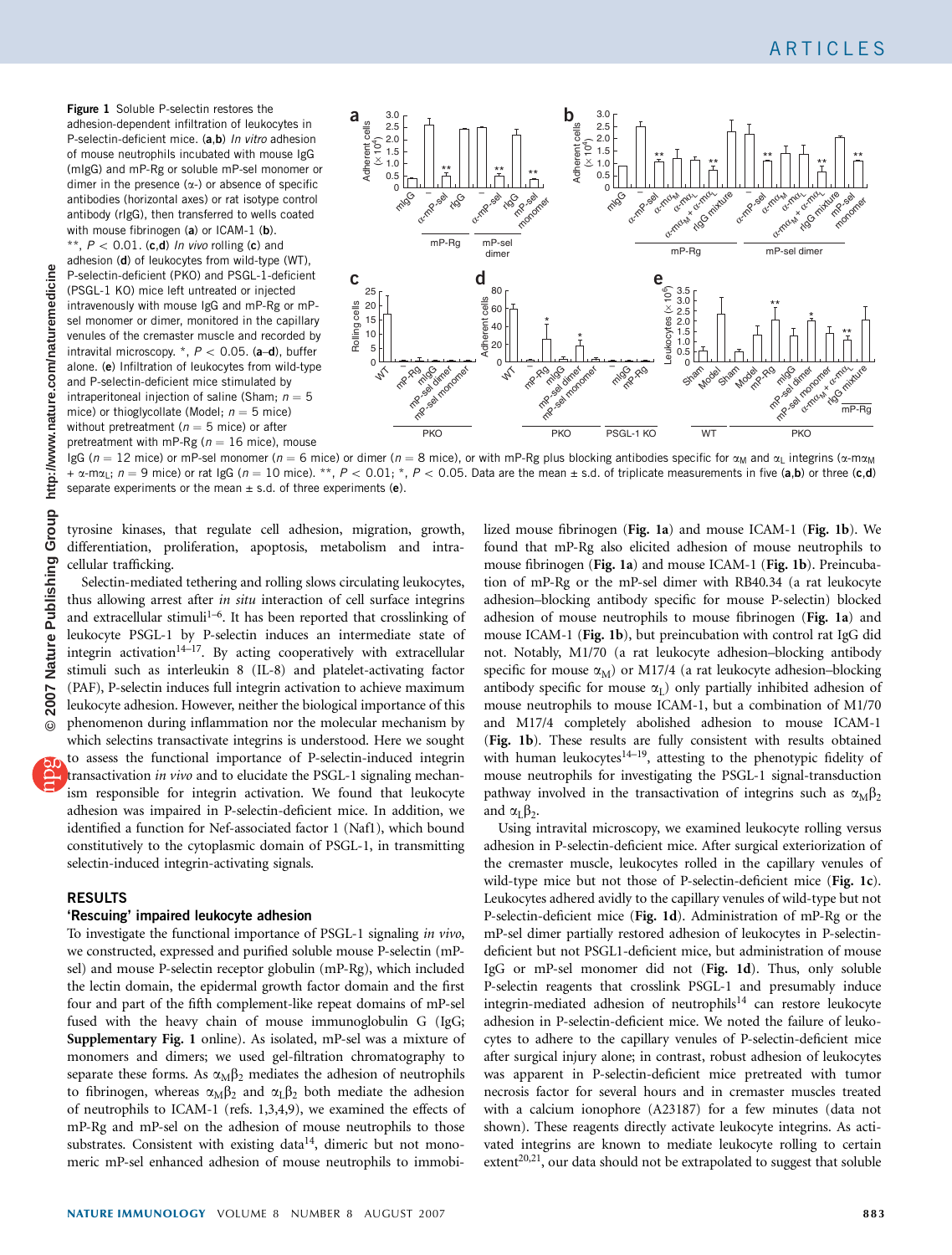<span id="page-2-0"></span>

in HL-60 cells incubated with human IgG (hIgG) or P-Rg; lysates precipitated with anti-PSGL-1 were analyzed by immunoblot (antibodies, left margin). (e) Amino acid sequences of the cytoplasmic domain of human PSGL-1 and deletion mutants. EX, extracellular portion; TM, transmembrane domain; CYTO, cytoplasmic tail. (f) PSGL-1 mutagenesis analysis of 293 cells cotransfected with the PSGL-1 mutants in e; Myc-Naf1 was precipitated from lysates with anti-PSGL-1, followed by immunoblot analysis (antibodies, left margin). (g) Site-specific mutagenesis of the PSGL-1 cytoplasmic domain. Bold, substituted residues. (h) Binding of the PSGL-1 mutants in g to Naf1, analyzed as described in f. (i) Domain structure of Naf1 and its deletion mutants. (j) Binding of the Naf1 mutants in i to PSGL-1, analyzed as described in f. Data are representative of three independent experiments.

P-selectin arrests leukocytes instantaneously (that is, no leukocyte tethering and rolling before firm adhesion) in P-selectin-deficient mice. Fewer leukocytes infiltrated the peritoneum of P-selectin-deficient mice at 2 h after intraperitoneal injection of thioglycollate ([Fig. 1e](#page-1-0)). Analogously, mP-Rg and the mP-sel dimer, but not mouse IgG or the mP-sel monomer, restored peritoneal accumulation of leukocytes in P-selectin-deficient mice; this infiltration was suppressed by blockade of  $\alpha_M \beta_2$  and  $\alpha_L \beta_2$ . Our results collectively indicate the functional importance of P-selectin in mediating not only leukocyte rolling but also  $\beta_2$ -integrin-dependent leukocyte adhesion in vivo.

#### PSGL-1–Naf1 complex

To elucidate the signaling pathway through which PSGL-1 alters leukocyte adhesion, we used the cytoplasmic domain of human PSGL-1 as the 'bait' in a yeast two-hybrid screen of a human leukocyte cDNA library. From this screen, we identified a fragment of Naf1 $\alpha^{22}$  $\alpha^{22}$  $\alpha^{22}$ (called 'Naf1' here; also known as 'A20 binding inhibitor-1 of  $NF-\kappa B^{23}$  or 'virion-associated nuclear-shuttling protein<sup>24</sup>) as a binding partner of the cytoplasmic tail of PSGL-1 (Supplementary Fig. 2a online). We used PCR to amplify full-length cDNA encoding human Naf1 and generated a rabbit Naf1-specific polyclonal antibody that recognized endogenous Naf1 from human neutrophils and human promyeloid HL-60 cells (Supplementary Fig. 2b).

To confirm the interaction of PSGL-1 with Naf1, we used precipitation and coimmunoprecipitation experiments with glutathione S-transferase (GST) fusion proteins. GST-Naf1 but not GST alone precipitated PSGL-1 from detergent lysates of human neutrophils (Fig. 2a). Similarly, Myc-tagged Naf1 (Myc-Naf1) bound to wild-type PSGL-1 in transfected human embryonic kidney 293 cells (Fig. 2b), and endogenous PSGL-1 bound to endogenous Naf1 in HL-60 cells (Fig. 2c). Notably, Naf1 bound PSGL-1 in a constitutive way in coimmunoprecipitation experiments with antibody to PSGL-1 (anti-PSGL-1; ref. 25); crosslinking of PSGL-1 by P-Rg was apparently not required for formation of the PSGL-1–Naf1 complex in HL-60 cells (Fig. 2d).

To identify the domains involved in the PSGL-1–Naf1 interaction, we constructed five deletion mutants (M1–M5) in which the cytoplasmic domain of PSGL-1 was truncated 'stepwise' from the carboxyl terminus (Fig. 2e). In 293 cells cotransfected with plasmids encoding the PSGL-1 deletion mutants and wild-type Myc-Naf1, Naf1 bound avidly to M1, moderately to M2 and poorly to M3 deletion mutants (Fig. 2f). Naf1 failed to bind to M4 and M5 deletion mutants of PSGL-1.

Because Naf1 bound to the M3 but not the M4 deletion mutant of PSGL-1, we did alanine-scanning mutagenesis of full-length PSGL-1 for the seven amino acid residues in the M3 mutant (Fig. 2g). In 293 cells cotransfected with plasmids encoding the PSGL-1 site-specific mutants and wild-type Myc-Naf1, Naf1 bound to the S348A, T350A and E351A mutants of PSGL-1 but not to the R345A, N346A, Y347A and P349A mutants of PSGL-1 (Fig. 2h). Thus, at least four amino acid residues, Arg345, Asn346, Tyr347 and Pro349, in the cytoplasmic domain of PSGL-1 were obligatory for Naf1 recognition. Notably, the Naf1-binding sites in the PSGL-1 cytoplasmic domain were apparently distinct from the residues critical for the recognition of ezrin, radixin and moesin[26](#page-9-0).

We also constructed four deletion mutants of Naf1 (C2–C5; Fig. 2i). We found that 293 cells cotransfected with plasmids encoding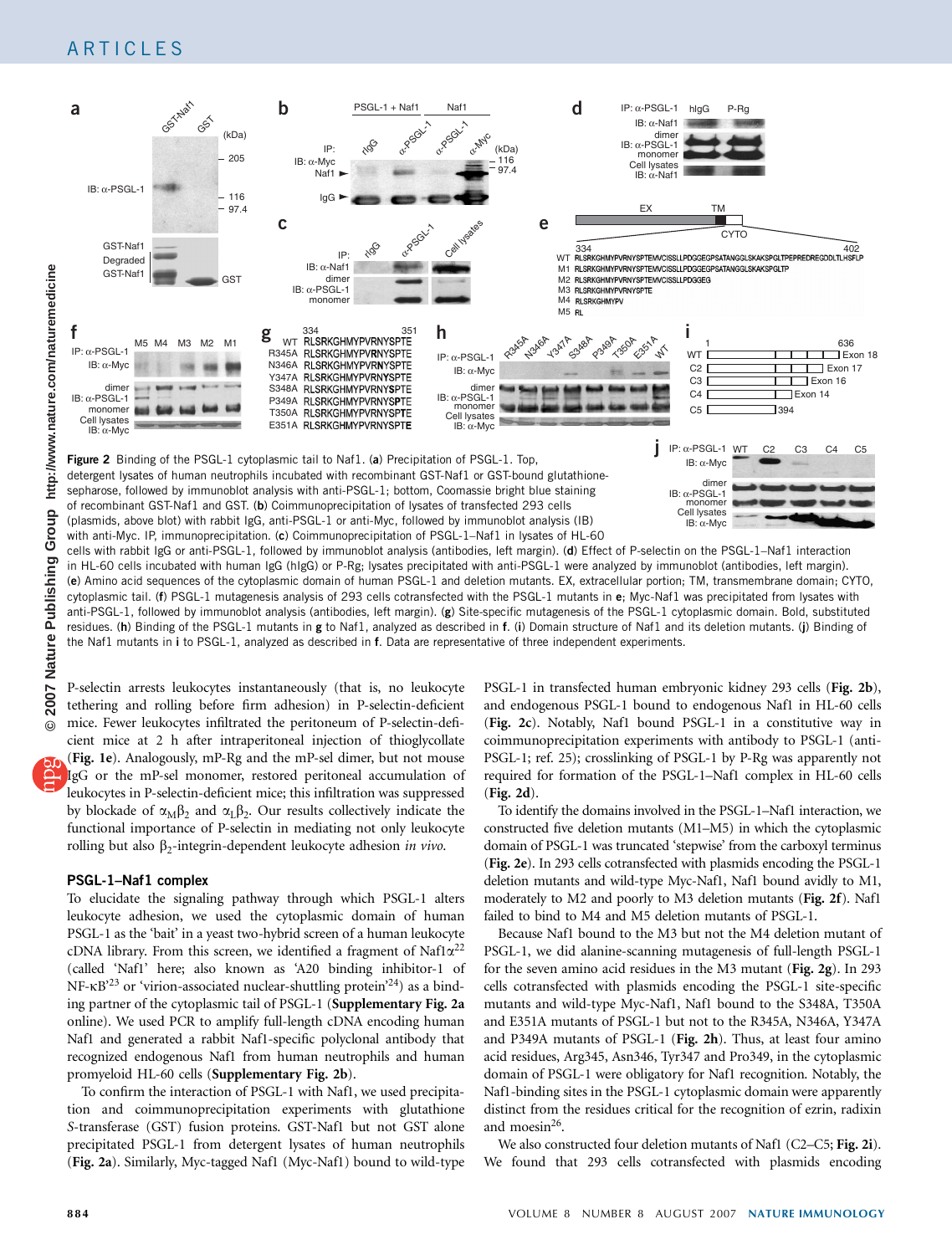<span id="page-3-0"></span>

precipitation of p85 in lysates of 293 cells cotransfected with p85 and Myc-Naf1, Myc-Naf1 Y552F or pCMV plasmid plasmid. (e) Involvement of the Naf1 Y552F mutant in the precipitation of p85 with anti-PSGL-1 in lysates of 293 cells cotransfected with PSGL-1 plus p85, and Myc-Naf1, Myc–Naf1 Y552F or pCMV plasmid. (f) Precipitation of p85 in human neutrophils preincubated with buffer (-), human IgG or P-Rg. (g) Naf1 phosphorylation in human neutrophils incubated with human IgG or P-Rg. (h) Inhibition of Naf1 phosphorylation in human neutrophils incubated with P-Rg in the presence of PP2 or dimethyl sulfoxide (DMSO); lysates were immunoprecipitated with anti-Naf1. (i) Inhibition of the precipitation of p85 by anti-PSGL-1 in human neutrophils incubated with human IgG or P-Rg in the absence (–) or presence of PP2 or dimethyl sulfoxide; lysates were precipitated with anti-PSGL-1. (j) Src kinase activation in human neutrophils incubated with buffer (–), human IgG or P-Rg. In a–j, lysates or immunoprecipitates were analyzed by immunoblot (antibodies, left margin). (k) Inhibition of leukocyte adhesion in human neutrophils and HL-60 cells incubated with buffer (–), human IgG, P-Rg or P-selectin oligomer (platelet P-selectin) or monomer, in the presence or absence of dimethyl sulfoxide, PP2, wortmannin or LY294002, before being transferred to wells coated with immobilized fibrinogen. For antibody inhibition experiments, P-Rg was preincubated with blocking (B) or nonblocking (N) anti-P-selectin F(ab')<sub>2</sub>, whereas neutrophils were preincubated with anti- $\alpha_M$  or its isotype control mouse IgG. Results are mean  $\pm$  s.d. \*, P < 0.05; \*\*, P < 0.01. Data are representative of three independent experiments.

wild-type PSGL-1 and wild-type Myc-Naf1 or the Myc-tagged Naf1 deletion mutants, PSGL-1 bound avidly to wild-type Myc-Naf1 and the C2 mutant but poorly to the C3 mutant ([Fig. 2j](#page-2-0)). PSGL-1 failed to bind to the C4 and C5 mutants. These data identified the specific segments and amino acid residues of PSGL-1 and Naf1 required for formation of the PSGL-1–Naf1 complex in mammalian cells.

#### Recruitment of PI(3)K to Naf1

While searching for a function for the PSGL-1–Naf1 complex, we recognized a motif ('YPPM') in Naf1 as a potential binding motif for the p85 subunit of PI(3)K ('YXXM', in which phosphorylated 'Y' is required for p85 binding and 'X' is any amino acid residue)<sup>13</sup>. Therefore, we hypothesized that Naf1 might act as an adaptor protein linking the cytoplasmic tail of PSGL-1 to PI(3)K. To test that hypothesis, we assessed protein interactions in 293 cells cotransfected with plasmids encoding PSGL-1, p85 and/or Myc-Naf1 or with an empty cytomegalovirus vector (pCMV). PSGL-1 bound to p85 in the presence of Myc-Naf1 (Fig. 3a). Notably, anti-PSGL-1 also precipitated a small amount of p85 in the absence of Myc-Naf1 (Fig. 3a), perhaps because of the presence of endogenous Naf1 in 293 cells (data not shown). In 293 cells cotransfected with plasmids encoding p85 and Myc-Naf1 or pCMV, anti-Myc precipitated a small amount of p85 (Fig. 3b), consistent with the finding that only a small fraction of transfected Naf1 (less than 20%) was phosphorylated on Tyr552 before P-selectin engagement (Fig. 3c). To determine whether the YPPM motif in Naf1 is essential for p85 recognition, we constructed a Naf1 mutant in which the tyrosine at position 552 was substituted with phenylalanine. Introduction of this Y552F substitution abolished the interaction between Naf1 and p85 (Fig. 3d) as well as the link between the cytoplasmic tail of PSGL-1 and p85 (Fig. 3e).

To determine whether P-selectin induces formation of the endogenous PSGL-1–Naf1–p85 complex, we incubated human neutrophils with buffer, human IgG or P-Rg and measured precipitation of PSGL-1 together with p85. We detected interactions of PSGL-1 and p85 only in neutrophils treated with P-Rg (Fig. 3f). Notably, only a minor population (less than 10%) of p85 was present in the PSGL-1–Naf1 complex, consistent with the presence of a single docking site on Naf1 for  $PI(3)K^{22-24}$  and the many PSGL-1-independent functions of  $PI(3)K$  in leukocytes<sup>12</sup>.

Next we hypothesized that the binding of P-selectin to PSGL-1 triggers phosphorylation of Naf1 at Tyr552. To test that idea, we synthesized two peptides corresponding to amino acids 543–562 of Naf1 in which Tyr552 was phosphorylated or not. We used these two peptides to generate a monoclonal antibody (3B8) that specifically recognized phosphorylated Tyr552 (Fig. 3c) and a monoclonal antibody (5C4) that recognized both phosphorylated and unphosphorylated Tyr552 (Fig. 3f). Treatment with P-Rg induced phosphorylation of Tyr552 (Fig. 3g).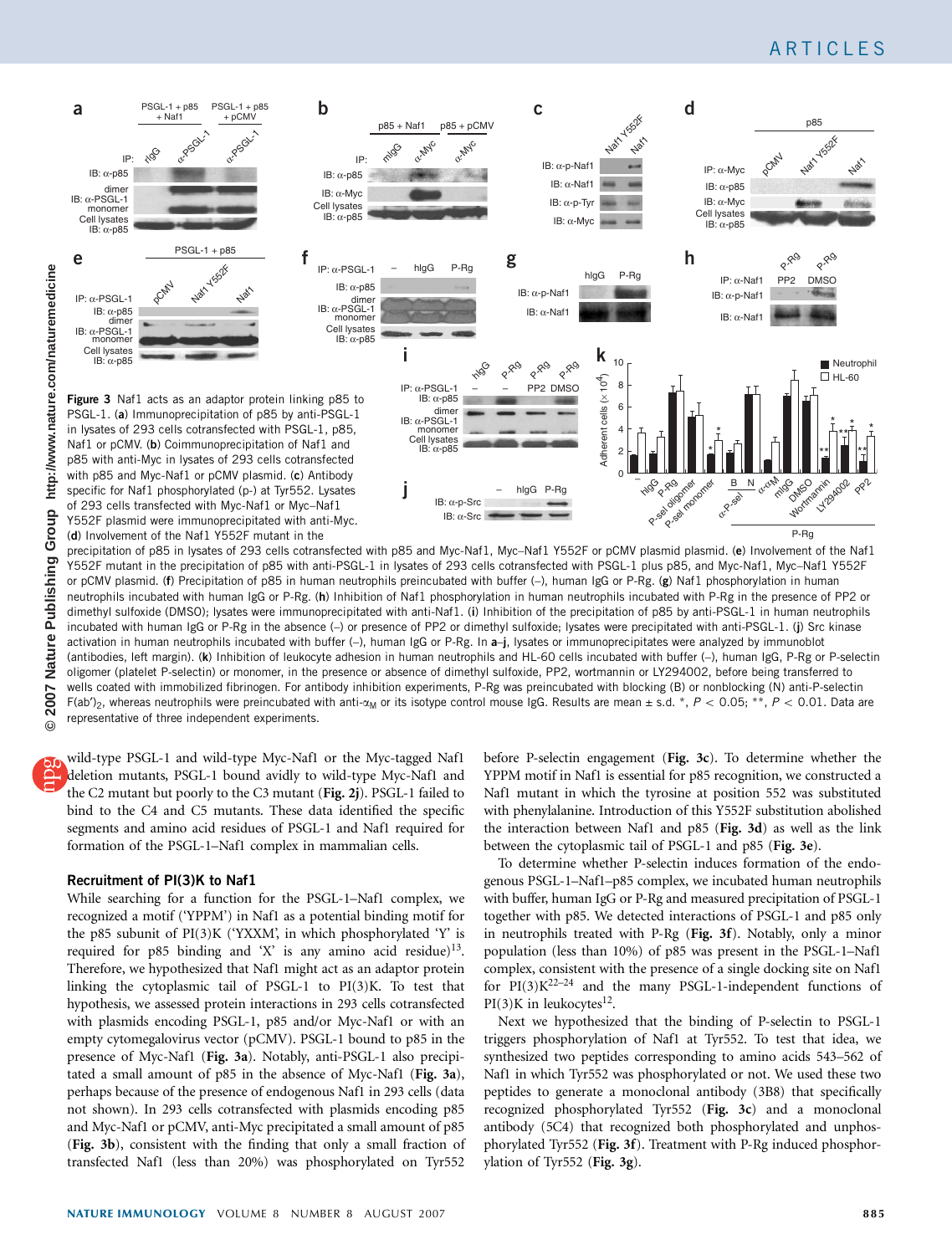

Figure 4 Obligatory requirement for Naf1 in P-selectin-induced integrin activation. (a) Immunoblot analysis of protein expression in HL-60 cells (top) and 293T cells (bottom) transfected with Naf1-inefficient siRNA (S1) or Naf1-efficient siRNA (S4). (b) Analysis of p85 precipitation after transfection of HL-60 cells with Naf1-inefficient or Naf1-efficient siRNA (assessed as described in [Fig. 3a](#page-3-0)). (c) Adhesion of HL-60 cells transfected with Naf1-inefficient or Naf1-efficient siRNA in the presence or absence of Naf1–yellow fluorescent protein constructs (below graph) on fibrinogen-coated wells, presented as adherent cells treated with human IgG or P-Rg relative to adherent cells treated with buffer  $(-)$ , set as 1. \*,  $P < 0.05$ , versus S4-transfected cells treated with P-Rg. (d) Immunoblot analysis of protein expression in lysates of HL-60 cells infected with LacZ or Myc–Naf1 Y552F lentivirus. (e) Analysis of the p85-PSGL-1 interaction in HL-60 cells infected with LacZ or Myc-Naf1 Y552F lentivirus (assessed as described in [Fig. 3a](#page-3-0)). (f) Adhesion of HL-60 cells infected with LacZ or Myc–Naf1 Y552F lentivirus, then infected cells were incubated with buffer (–), human IgG or P-Rg before transfer to wells coated with fibrinogen. \*\*,  $P < 0.01$ , versus LacZ-infected cells treated with P-Rg. (g) Immunoblot analysis of Src phosphorylation in HL-60 cells infected with LacZ or Myc–Naf1 Y552F lentivirus. Data are representative of three experiments or are the mean ± s.d. of triplicate measurements in five separate experiments (c,f).

While searching for tyrosine kinase(s) responsible for the phosphorylation of Naf1 at Tyr552, we noted that PP2, an inhibitor of Src kinases, inhibited P-selectin-induced phosphorylation of Tyr552 ([Fig. 3h](#page-3-0)) and immunoprecipitation p85 together with PSGL-1 ([Fig. 3i](#page-3-0)). We next tested whether P-selectin stimulation triggered activation of Src kinases and whether PP2 inhibited activation of

 $\alpha_M \beta_2$  induced by P-selectin. Preincubation of human neutrophils with P-Rg, but not preincubation with buffer or human IgG, induced tyrosine-phosphorylation of Src family kinases, as shown by immunoblot analysis with an antibody specific for phosphorylated Tyr416 of Src kinase ([Fig. 3j](#page-3-0)); this antibody reportedly crossreacts with the phosphorylated tyrosine residues of the Lyn and Hck Src kinases but not Fgr Src kinases, which are present in human neutrophils $^{27}$ .

In addition, treatment with P-Rg and human platelet P-selectin increased the adhesion of human neutrophils and HL-60 cells to fibrinogen, whereas buffer, human IgG and the P-selectin monomer had no such effect ([Fig. 3k](#page-3-0)). Preincubation of P-Rg with antibodies that block P-selectin or  $\alpha_M$ , or with the chemical inhibitors of Src kinases or PI(3)K, abrogated the adhesion of neutrophils and HL-60 cells to fibrinogen. These data collectively indicate that the binding of P-selectin to PSGL-1 activates Src kinases, which phosphorylate Naf1 at Tyr552 and that this process results in recruitment of PI(3)K to the PSGL-1–Naf1 complex and transactivation of integrins, including  $\alpha_{\text{M}}\beta_2$ .

#### Naf1 in integrin activation

To evaluate the function of Naf1 in recruiting and/or activating PI(3)K during P-selectin-induced integrin transactivation, we used small interfering RNA (siRNA) to silence Naf1 expression in HL-60 and 293 cells (Fig. 4a). Expression of PSGL-1,  $\alpha_M$ , p85 and  $\alpha$ -tubulin was

not altered by Naf1-efficient or Naf1-inefficient siRNA oligonucleotides. Although incomplete, siRNA-mediated knockdown of Naf1 expression was sufficient to prevent the immunoprecipitation of p85 together with PSGL-1 in P-Rg-treated HL-60 cells (Fig. 4b) as well as the P-selectin-induced adhesion of HL-60 cells to immobilized fibrinogen (Fig. 4c). Transfection with Naf1-efficient siRNA did not alter the expression of  $\alpha_M$  (Supplementary Fig. 3a online) or PSGL-1 (Supplementary Fig. 3b) on the surface of HL-60 cells and did not affect the binding of P-selectin to PSGL-1 (Supplementary Fig. 3c). Cotransfection with a plasmid encoding yellow fluorescent protein– tagged wild-type Naf1 but not cotransfection with a plasmid encoding Y552F Naf1 (Supplementary Fig. 4 online) allowed partial restoration of P-Rg-induced adhesion.

Given that P-selectin triggered phosphorylation of Naf1 at Tyr552 ([Fig. 3g](#page-3-0)) and that conservative substitution of Tyr552 abolished the interaction between Naf1 and p85 ([Fig. 3c](#page-3-0),d), we speculated that Naf1 Y552F might act as a 'dominant negative' construct to inhibit P-selectin-induced recruitment of p85 to Naf1 and P-selectininduced activation of  $\alpha_M \beta_2$ . We infected HL-60 cells with lentivirus encoding Myc–Naf1 Y552F or LacZ (control). Expression of PSGL-1,  $\alpha_M$ , p85 and  $\alpha$ -tubulin was not altered by retroviral expression of Myc–Naf1 Y552F (Fig. 4d), but expression of Myc–Naf1 Y552F diminished P-Rg-induced interaction of p85 with PSGL-1 (Fig. 4e). Notably, in contrast to the LacZ lentivirus, the Myc–Naf1 Y552F lentivirus also attenuated P-selectin-triggered adhesion of HL-60 cells to fibrinogen (Fig. 4f). However, overexpression of Myc–Naf1 Y552F did not affect P-selectin-induced phosphorylation of Src at Tyr416 (Fig. 4g), cell surface expression of  $\alpha_M$  (Supplementary Fig. 5a online) or PSGL-1 (Supplementary Fig. 5b), or the interaction between PSGL-1 and P-selectin (Supplementary Fig. 5c). These findings indicate that Naf1, acting as an adaptor protein that links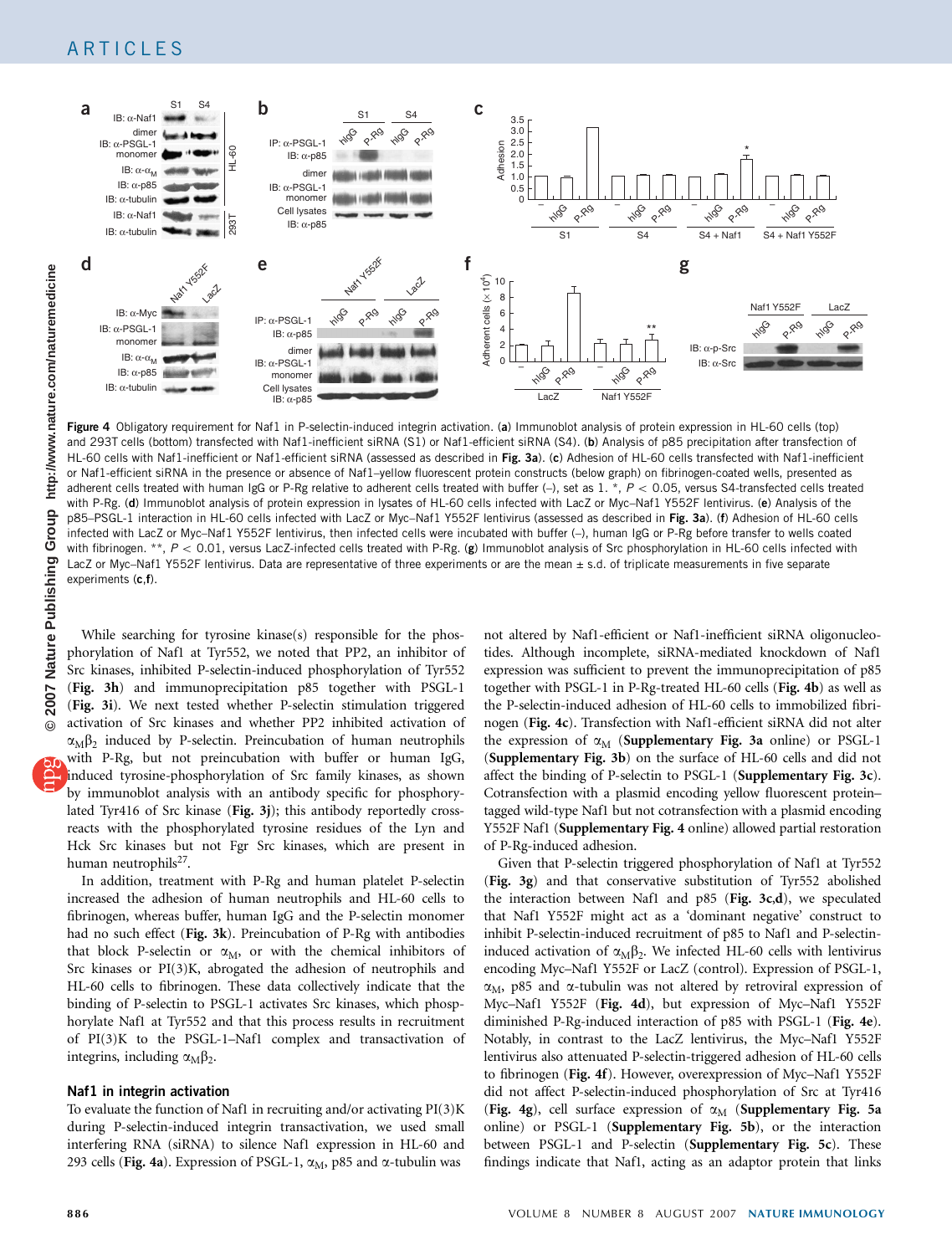<span id="page-5-0"></span>

the p85 subunit of PI(3)K to the cytoplasmic tail of PSGL-1, has a principal function in regulation of P-selectin-induced,  $\alpha_M \beta_2$ -mediated leukocyte adhesion.

## PSGL-1–Naf1 in integrin activation

To demonstrate the functional importance of PSGL-1–Naf1 interactions in vivo, we expressed and purified polypeptides corresponding to the amino acid sequence of the cytoplasmic tails ([Fig. 2f](#page-2-0)) of human PSGL-1 or the R345A, N346A, Y347A and P349A mutants of human PSGL-1 fused with the Tat sequence of human immunodeficiency virus, which facilitates incorporation of fusion polypeptides into mammalian cells[28](#page-9-0) (resulting in Tat–PSGL-1 or Tat–PSGL-1 Mut, respectively; Supplementary Fig. 6a online). In contrast to incubation with the fluorescein isothiocyanate–conjugated polypeptide of the cytoplasmic tail of wild-type human PSGL-1 without the Tat sequence (PSGL-1 P), incubation with fluorescein isothiocyanate–conjugated Tat–PSGL-1 and Tat–PSGL-1 Mut resulted in visible fluorescence in the cytoplasm of mouse neutrophils, confirming Tat-mediated uptake of PSGL-1 polypeptides (Supplementary Fig. 6b). We obtained similar results in neutrophils isolated from mice intravenously injected with these fluorescein isothiocyanate–conjugated polypeptides (Supplementary Fig. 6c) and in human neutrophils incubated with these fluorescein isothiocyanate–conjugated polypeptides in vitro (data not shown). PSGL-1 P and Tat–PSGL-1 but not Tat–PSGL-1 Mut precipitated endogenous Naf1 from lysates of human neutrophils (Supplementary Fig. 6d) and mouse neutrophils (Supplementary Fig. 6e). Preincubation of the human neutrophil lysates with Tat–PSGL-1 and PSGL-1 P but not preincubation with Tat–PSGL-1

Figure 5 Requirement for the PSGL-1-Naf1 complex in P-selectin-induced integrin activation. (a,b) Inhibition of the adhesion to fibrinogen of human neutrophils (a) and mouse neutrophils (b) incubated with human IgG and P-Rg (a) or mouse IgG and mP-Rg (b) in the presence of PSGL-1 P, Tat–PSGL-1 or Tat–PSGL-1 Mut, before transfer to fibrinogen-coated wells. (c) Inhibition of the adhesion to ICAM-1 of human neutrophils incubated with human IgG and P-Rg or P-sel oligomer or monomer, in the presence of PSGL-1 P, Tat–PSGL-1 or Tat–PSGL-1 Mut, before transfer to wells containing immobilized ICAM-1. Specificity control, neutrophils preincubated with anti- $\alpha_M$ , anti- $\alpha_L$ , anti- $\alpha_M$  plus  $\alpha_L$  or anti- $\beta_2$ , and their control mouse IgG. (d) Adhesion to fibrinogen of human neutrophils incubated with Tat–PSGL-1 or PTX, followed by P-selectin, IL-8 or PAF, before transfer to fibrinogen-coated wells. (e,f) Leukocyte rolling (e) and adhesion (f) in the capillary vessels of cremaster muscles of mice intravenously injected with PSGL-1 P, Tat–PSGL-1, Tat–PSGL-1 Mut or various antibodies (horizontal axis), monitored and recorded by intravital microscopy. (g) Leukocyte infiltration in mice ( $n = 7$  per group) injected intraperitoneally with saline (Sham) or thioglycollate (Model), with or without PSGL-1 P, Tat–PSGL-1, Tat–PSGL-1 Mut or antibodies (horizontal axis). \*\*,  $P < 0.01$ . Data are the mean  $\pm$  s.d. of two to five separate experiments.

Mut also inhibited the immunoprecipitation of endogenous PSGL-1 together with Naf1 (Supplementary Fig. 6f) and P-selectininduced phosphorylation of Naf1 at Tyr552

(Supplementary Fig. 6g). These data demonstrate that Tat–PSGL-1 was incorporated into the cytoplasm of neutrophils, where it acted as a competitive inhibitor of PSGL-1–Naf1 interactions. In contrast, PSGL-1 P was not incorporated into the cytoplasm but it did interact with Naf1 in cell lysates. Even though Tat–PSGL-1 Mut was incorporated into the cytoplasm, it failed to recognize Naf1 and thus did not interrupt PSGL-1–Naf1 interactions.

Next we tested whether Tat–PSGL-1 diminished P-selectin-induced activation of  $\beta_2$ -integrins in vitro and in vivo. P-Rg induced the adhesion of human neutrophils to fibrinogen (Fig. 5a) and elicited the adhesion of mouse neutrophils to mouse fibrinogen (Fig. 5b). Notably, Tat–PSGL-1, but neither PSGL-1 P nor Tat–PSGL-1 Mut, completely abolished the P-selectin-induced adhesion of human and mouse neutrophils to fibrinogen (Fig. 5a,b). However, Tat–PSGL-1 did not affect the rolling velocity or the number of rolling human neutrophils (Supplementary Fig. 7a,b online) or mouse neutrophils (Supplementary Fig. 7c,d) on immobilized P-Rg or mP-Rg in vitro. These polypeptides also did not interfere with the cell surface expression of  $\alpha_M$  (Supplementary Fig. 8a online) or PSGL-1 (Supplementary Fig. 8b) and did not suppress the binding of P-selectin to PSGL-1 (Supplementary Fig. 8c).

Because P-selectin triggered  $\alpha_M \beta_2$ - and  $\alpha_L \beta_2$ -mediated adhesion of neutrophils to ICAM-1, we examined the effect of Tat–PSGL-1 on the P-selectin-induced activity of  $\alpha$ <sub>L</sub> $\beta$ <sub>2</sub> in human neutrophils. P-Rg and the P-sel dimer increased the adhesion of human neutrophils to immobilized ICAM-1 (Fig. 5c). Preincubation with blocking antibodies specific for  $\alpha_M$ ,  $\alpha_L$  or  $\beta_2$  diminished neutrophil adhesion. Notably, simultaneous blockade of  $\alpha_M$  and  $\alpha_L$  completely abolished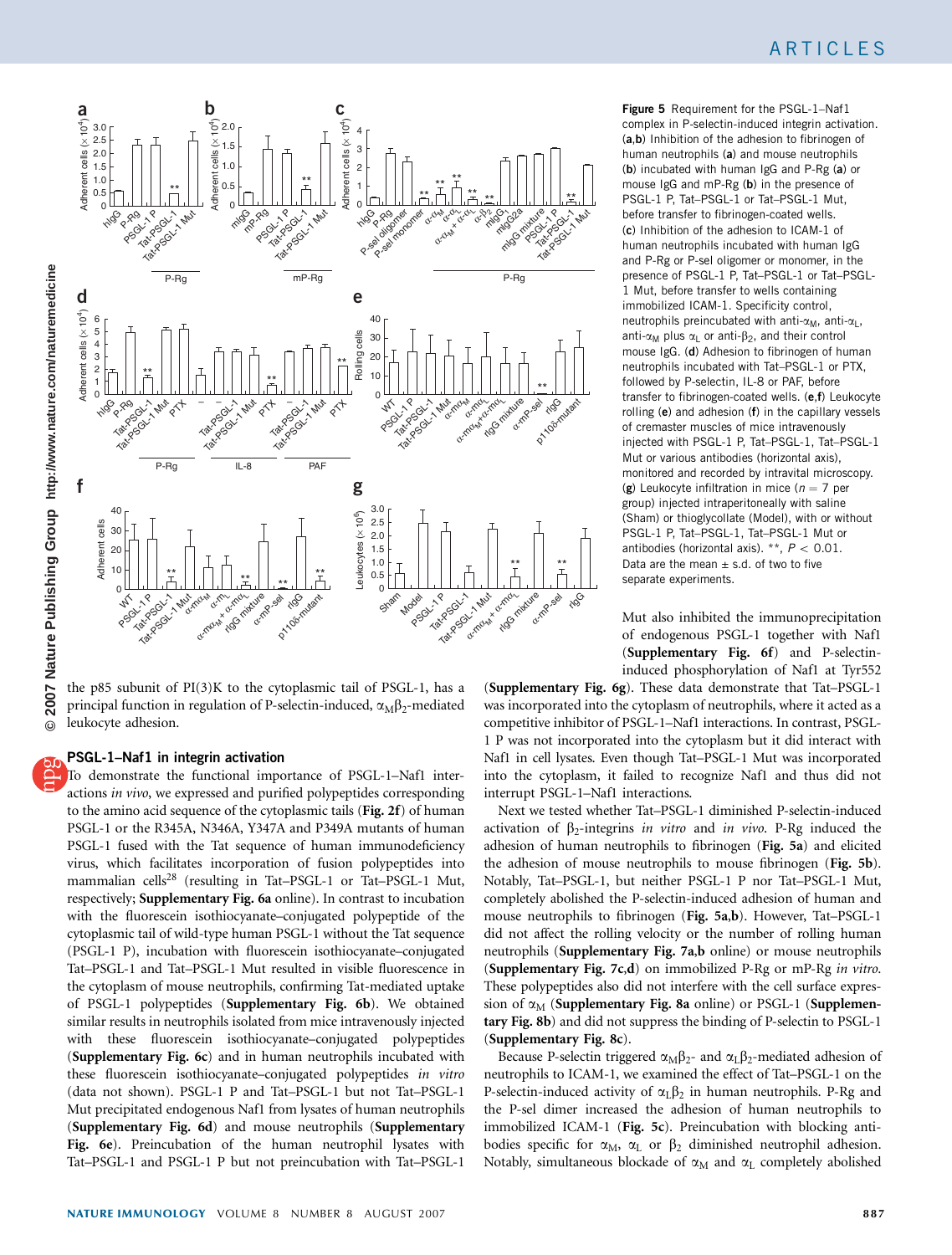

in P-selectin-induced activation of integrin. (a) P-selectin-induced PI(3)K activation in human neutrophils incubated with human IgG or P-Rg; PI(3)K was precipitated with rabbit IgG or a anti-PSGL-1. Values are relative to those obtained with human neutrophils immunoprecipitated with rabbit IgG and incubated with human IgG, set as 1. \*\*,  $P < 0.01$ ; (Student's t-test). (b) Immunoblot analysis of PTEN in lysates of HL-60 or 293 cells infected with lentiviruses encoding LacZ or hemagglutinin-tagged PTEN. a-HA, antihemagglutinin;  $\alpha$ -tubulin, loading control. (c) Inhibition of the adhesion of HL-60 cells infected with LacZ or hemagglutinin-tagged PTEN lentivirus and incubated with buffer (–), human IgG or P-Rg before

<span id="page-6-0"></span>

transfer to wells containing immobilized fibrinogen. Data are presented as the ratio of adherent cells incubated in the various experimental conditions to adherent cells incubated with buffer alone. \*,  $P < 0.05$ , versus LacZ-infected cells treated with P-Rg. (d) Precipitation of p110 $\delta$  by anti-Naf1 in lysates of human neutrophils incubated with buffer (-), human IgG or P-Rg, analyzed by immunoblot. (e) Adhesion to mouse fibrinogen of wild-type or p1108-mutant neutrophils preincubated with buffer (-), mouse IgG or mP-Rg and then added to wells containing immobilized mouse fibrinogen. \*\*,  $P < 0.01$ , versus mP-Rg-treated wild-type cells. (f) Peritoneal infiltration of leukocytes from wild-type and p110 $\delta$ -mutant mice ( $n = 7$  per group) as well as P-selectindeficient mice ( $n = 5$  per group) injected intraperitoneally with saline (Sham) or thioglycollate (Model). \*,  $P < 0.05$  versus wild-type injected with thioglycollate. Data are representative of duplicate (a) or triplicate (c,e) measurements in three (a,c) or five (e) separate experiments or the mean  $\pm$  s.d. of two separate experiments (f).

the adhesion of human neutrophils to ICAM-1. Tat–PSGL-1, but not PSGL-1 P or Tat–PSGL-1 Mut, considerably reduced the P-selectininduced adhesion of neutrophils to ICAM-1, indicating that the PSGL-1 signal-transduction pathway functions as a common mechanism for the transactivation of various integrins, including  $\alpha_{\text{M}}\beta_2$  and  $\alpha$ <sub>L</sub> $\beta$ <sub>2</sub>, in human neutrophils. Consistent with the published finding that anti-PSGL-1 augments the adhesion of human neutrophils to fibrinogen<sup>14</sup>, preincubation with anti-PSGL-1 enhanced the adhesion of human neutrophils to fibrinogen and to ICAM-1 (Supplementary

Fig. 9 online). Notably, although our results support the idea that both integrins are involved, because of potential preactivation during neutrophil isolation<sup>29-31</sup>, the mechanism for mediating neutrophil adhesion to adhesive substrates in vitro could possibly involve  $\alpha_M\beta_2$  or  $\alpha_L \beta_2$  or both.

As Tat–PSGL-1 inhibited P-selectin-induced integrin activation ([Fig. 5a](#page-5-0)–c) and pertussis toxin (PTX), an inhibitor of G protein– coupled receptor signaling, inhibits integrin activation elicited by IL-8 and PAF[32,33](#page-9-0), we tested the effects of Tat–PSGL-1 and PTX on P-selectin- versus IL-8- and PAF-triggered neutrophil adhesion to fibrinogen. P-Rg, IL-8 and PAF all increased the adhesion of human neutrophils to immobilized fibrinogen relative to the adhesion obtained with human IgG or buffer alone ([Fig. 5d](#page-5-0)). As expected, PTX suppressed IL-8- and PAF-induced adhesion of neutrophils to fibrinogen, and Tat–PSGL-1 suppressed P-selectin-induced neutrophil adhesion. However, PTX failed to abrogate P-selectin-induced neutrophil adhesion, whereas Tat–PSGL-1 failed to abrogate IL-8- and PAF-induced neutrophil adhesion. Our findings thus indicate that the signaling pathway for P-selectin-mediated integrin activation is independent of G protein–coupled receptors and thus is mechanistically distinct from that induced by IL-8 and PAF.

We next investigated the effect of PSGL-1 signaling blockade on leukocyte rolling versus adhesion in vivo. After surgical exteriorization of mouse cremaster muscle, leukocyte rolling and adherence to the

capillary venules of wild-type mice could be readily assessed ([Fig. 5e](#page-5-0),f). Intravenous injection of polypeptides of PSGL-1 P, Tat–PSGL-1 or Tat–PSGL-1 Mut or antibodies blocking  $\alpha_M\beta_2$  and/or  $\alpha_L\beta_2$  did not substantially affect leukocyte rolling ([Fig. 5e](#page-5-0)). In contrast, Tat–PSGL-1, but not PSGL-1 P or Tat–PSGL-1 Mut, abolished leukocyte adhesion to capillary venules; adhesion was also partially abolished by blockade of either  $\alpha_M \beta_2$  or  $\alpha_L \beta_2$  and was completely abolished by inhibition of both integrins ([Fig. 5f](#page-5-0)). Consistent with our results obtained with P-selectin-deficient mice ([Fig. 1c](#page-1-0),d), blockade of mouse P-selectin abolished both rolling and adhesion of leukocytes ([Fig. 5e](#page-5-0),f). Our results suggest that the leukocyte rolling and adhesion caused by surgical manipulation depended on P-selectin, thus providing direct evidence of an essential function for PSGL-1 signaling in integrinmediated leukocyte adhesion in mice.

To assess the importance of the PSGL-1–Naf1 complex in the pathology of inflammation, we implemented a mouse model of acute peritonitis, which is mainly dependent on P-selectin<sup>7</sup>. Intraperitoneal injection of thioglycollate induced an increase of more than fourfold in the peritoneal recruitment of leukocytes in BALB/c mice at 2 h relative to that obtained with saline ([Fig. 5g](#page-5-0)). Tat–PSGL-1 substantially diminished the peritoneal accumulation of leukocytes, whereas PSGL-1 P and Tat–PSGL-1 Mut had no such effect. The peritoneal recruitment of leukocytes was completely inhibited by blockade of both  $\alpha_M\beta_2$  and  $\alpha_L\beta_2$  or P-selectin. Tat–PSGL-1 did not interfere with leukocyte rolling (Supplementary Fig. 10a online), but Tat–PSGL-1, not PSGL-1 P or Tat–PSGL-1 Mut, suppressed leukocyte adhesion (Supplementary Fig. 10b) and peritoneal infiltration of leukocytes (Supplementary Fig. 10c) after stimulation with tumor necrosis factor. In addition, caution should be exercised in concluding that the effects of Tat–PSGL-1 depended solely on Naf1, as Tat–PSGL-1 may interfere with interaction of the PSGL-1 cytoplasmic tail with other cellular proteins; however, the data obtained with Tat–PSGL-1 Mut as control would challenge this possibility. These observations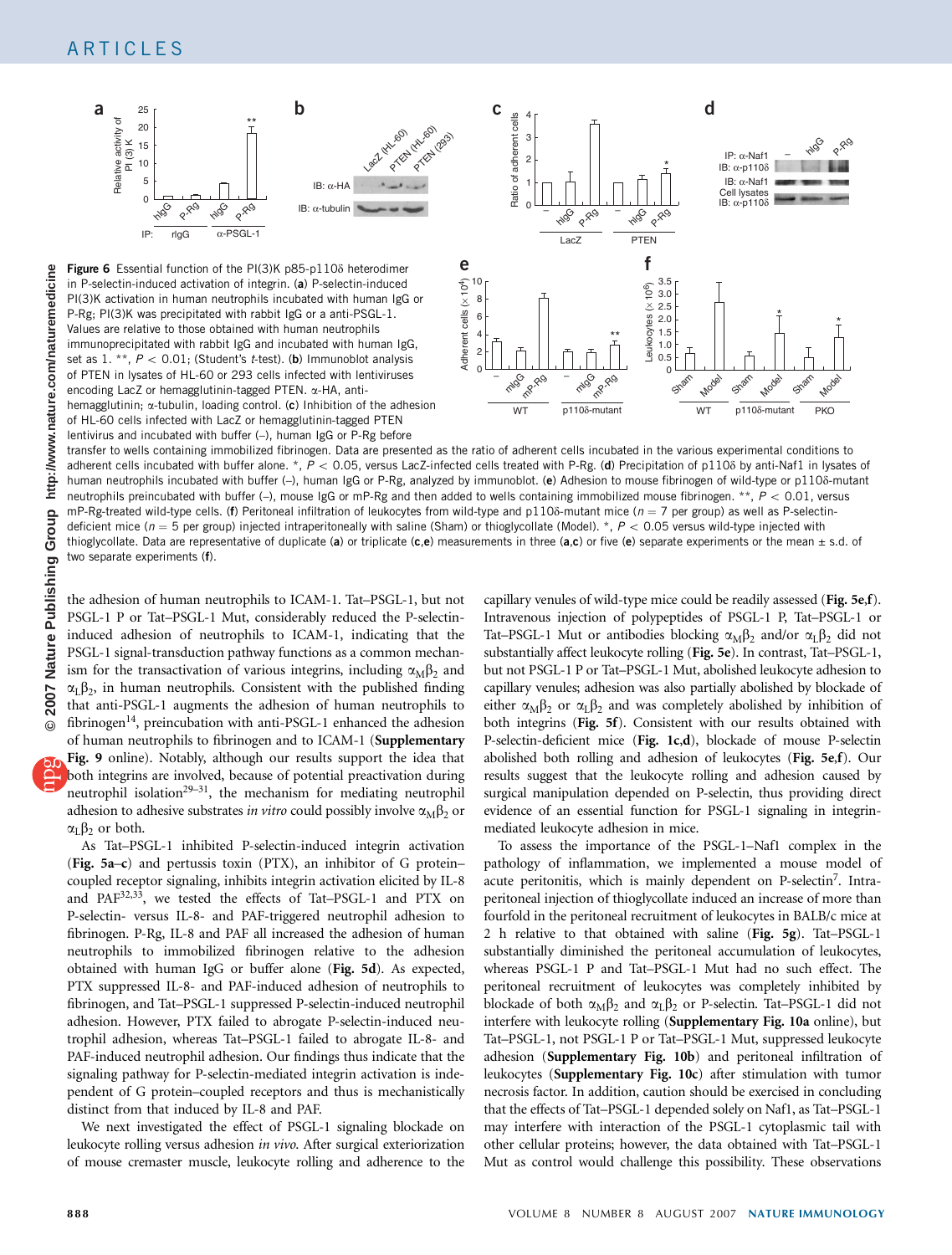collectively establish the importance of a PSGL-1-induced signaltransduction pathway in the transactivation of integrins in host defense and innate immunity.

### The PI(3)K  $p85-p110\delta$  heterodimer

To directly demonstrate P-selectin-induced recruitment and/or activation of  $PI(3)K$ , we measured the kinase activity of  $PI(3)K$  in human neutrophils treated with P-Rg. Treatment with P-Rg enhanced the enzyme activity of PI(3)K that coimmunoprecipitated with PSGL-1 ([Fig. 6a](#page-6-0)). These results confirm that P-selectin-induced recruitment of PI(3)K to the PSGL-1–Naf1 complex in the inner leaflet of the cell surface membrane activates PI(3)K in human neutrophils.

As P-selectin activates  $\alpha_M \beta_2$  (ref. 14), we predicted that P-selectininduced recruitment and/or activation of PI(3)K would result in  $\alpha_M\beta_2$ activation. To test that hypothesis, we used the PI(3)K-specific chemical inhibitors wortmannin and LY294002. Both compounds substantially reduced P-selectin-induced,  $\alpha_M \beta_2$ -mediated adhesion of human neutrophils and HL-60 cells to fibrinogen ([Fig. 3k](#page-3-0)). To verify those findings, we used a lentiviral approach to express the phosphatase PTEN, which dephosphorylates phosphatidylinositol-(3,4,5)-trisphosphate at the D3 position to form phosphatidylinositol-(4,5) bisphosphate $34$ . We hypothesized that overexpression of PTEN would result in depletion of the cytoplasmic pool of phosphatidylinositol-(3,4,5)-trisphosphate, resulting in the suppression of P-selectin-induced transactivation of integrins. HL-60 and 293 cells infected with lentivirus encoding hemagglutinin-tagged PTEN had less P-selectin-induced adhesion to fibrinogen than did cells infected with control lentivirus encoding LacZ ([Fig. 6b](#page-6-0),c). Infection of HL-60 cells with the hemagglutinin-tagged PTEN lentivirus did not perturb the cell surface expression of  $\alpha_M$  (Supplementary Fig. 5a) or PSGL-1 (Supplementary Fig. 5b) and did not suppress the binding of P-selectin to HL-60 cells (Supplementary Fig. 5c). These findings collectively indicate that PI(3)K is critical in the P-selectin-triggered activation of  $\alpha_M \beta_2$ .

Next we determined whether PSGL-1 binds to  $p110\delta$  and whether P-selectin induces  $\alpha_M \beta_2$  activation in neutrophils isolated from mice expressing a loss-of-function p110 $\delta$  mutant<sup>35</sup>. PSGL-1 precipitated together with p1108 from detergent lysates of human neutrophils stimulated with P-Rg but not those stimulated with buffer or human IgG ([Fig. 6d](#page-6-0)). We found that mP-Rg induced adhesion of wild-type but not p110 $\delta$ -mutant neutrophils to mouse fibrinogen ([Fig. 6e](#page-6-0)). Wild-type and p1108-mutant neutrophils had similar surface expression  $\alpha_M$  (Supplementary Fig. 11a online) and PSGL-1 (Supplementary Fig. 11b) and similar binding of PSGL-1 to P-selectin (Supplementary Fig. 11c). The p1108-mutant neutrophils also adhered to fibrinogen after treatment with phorbol 12-myristate 13-acetate (data not shown). Notably, leukocytes rolled avidly on but adhered poorly to the capillary venules of p1108-mutant mice ([Fig. 5e](#page-5-0),f). Furthermore, compared with wild-type mice,  $p110\delta$ mutant mice, like P-selectin-deficient mice, showed impaired peritoneal accumulation of neutrophils ([Fig. 6f](#page-6-0)). Notably, there was an apparent discrepancy between the partial reduction in the peritoneal infiltration of leukocytes in P-selectin-deficient C57BL/6 mice ([Figs. 1e](#page-1-0) and 6f) and the complete inhibition of the peritoneal deposition of leukocytes by P-selectin blockade in BALB/c mice ([Fig. 5g](#page-5-0)). This inconsistency was probably due to differences in the genetic backgrounds of C57BL/6 mice and BALB/c mice, as peritoneal accumulation of leukocytes was only partially attenuated by P-selectin blockade in C57BL/6 mice (data not shown). These observations suggest involvement of  $p110\delta$  in PSGL-1 signaling for the intracellular activation of integrins. These data collectively identify a signaling

pathway emanating from the cytoplasmic tail of PSGL-1 that culminates in integrin activation and leukocyte adhesion (Supplementary Fig. 12 online).

## **DISCUSSION**

Here we have documented the biological importance of leukocyte priming by selectins for the transactivation of integrins, thereby providing direct evidence for functions of selectins not only as cell adhesion receptors but also as cell signaling molecules. Furthermore, we have characterized a previously unknown signaling pathway 'downstream' of PSGL-1 required for the modulation of selectininduced, integrin-mediated adhesion of circulating leukocytes to activated vascular endothelium in inflamed tissues. Signaling through PSGL-1 depended on the constitutive association of the cytoplasmic tail of PSGL-1 with Naf1. The binding of P-selectin to PSGL-1 activated Src kinases, which in turn phosphorylated Naf1. Phosphorylated Naf1 recruited the p85-p1108 heterodimer and perhaps other heterodimers of PI(3)K, which ultimately resulted in 'inside-out' activation of leukocyte integrins  $\alpha_M \beta_2$  and  $\alpha_L \beta_2$ .

Given the published data $14-19$ , we propose that in the presence of extracellular stimuli such as cytokines, chemokines and chemoattractants, crosslinking of PSGL-1 by P-selectin primes, by intracellular signaling, integrin activation. P-selectin stimulation, together with cytokines, chemokines and chemoattractants, acts synergistically to achieve full integrin activation. Surgical exteriorization of the cremaster muscle and thioglycollate-induced acute peritonitis may stimulate the production of cytokines, chemokines and chemoattractants. In the absence of extracellular stimuli (such as in uninflamed dermal microvessels<sup>36,37</sup>), P-selectin alone is insufficient for full integrin activation. Furthermore, in the absence of P-selectinmediated PSGL-1 signaling (such as in P-selectin-deficient mice or p110d-mutant mice or after treatment with Tat–PSGL-1), integrins were not fully activated by extracellular stimuli of cytokines, chemokines and chemoattractants alone. That hypothesis is supported by the findings that specific blockade of PSGL-1–Naf1 interactions or suppression of p110 $\delta$  activity inhibited P-selectin-induced integrin activation in vitro and in vivo and blocked peritoneal infiltration of leukocytes in a mouse model of acute peritonitis. The presence of a high concentration of serum P-selectin in the circulation in inflammatory and autoimmune diseases<sup>38</sup> and evidence of the formation of dimers and/or oligomers of native and circulating P-selectin from platelets and endothelial cells<sup>39,40</sup> further indicate the existence of this mode of PSGL-1 engagement during integrin activation in vivo.

Given that selectin-mediated leukocyte rolling occurs before integrin-mediated leukocyte adhesion<sup>1-6,9</sup>, selectins apparently act on leukocytes early in the sequence of events that coordinate optimal activation of integrins. In this context, our finding that P-selectin is fundamentally involved in the initial stage of leukocyte adhesion for the eventual accumulation of leukocytes at sites of inflammation demonstrates the biological importance of selectin-mediated priming of leukocytes for integrin activation in vivo. Our data demonstrating that the Tat–PSGL-1 polypeptide abolished leukocyte adhesion and attenuated peritoneal deposition of leukocytes lend strong support for the idea that engagement of PSGL-1 by P-selectin initiates a signaling cascade leading to integrin activation. Similar to PSGL-1-mediated transactivation of integrins, CD44 has been shown to associate with  $\alpha_4\beta_1$  and to directly link rolling to adhesion in T lymphocytes<sup>[41](#page-10-0)</sup>.

Among the Src family of protein tyrosine kinases in mammalian cells, Fgr, Lyn and Hck have prominent functions in neutrophil responses<sup>42</sup>. Notably, P-selectin activates  $\beta_2$ -integrins by a mechanism dependent on Lyn and  $Hck<sup>43</sup>$ . The requirement for Fgr, Lyn and Hck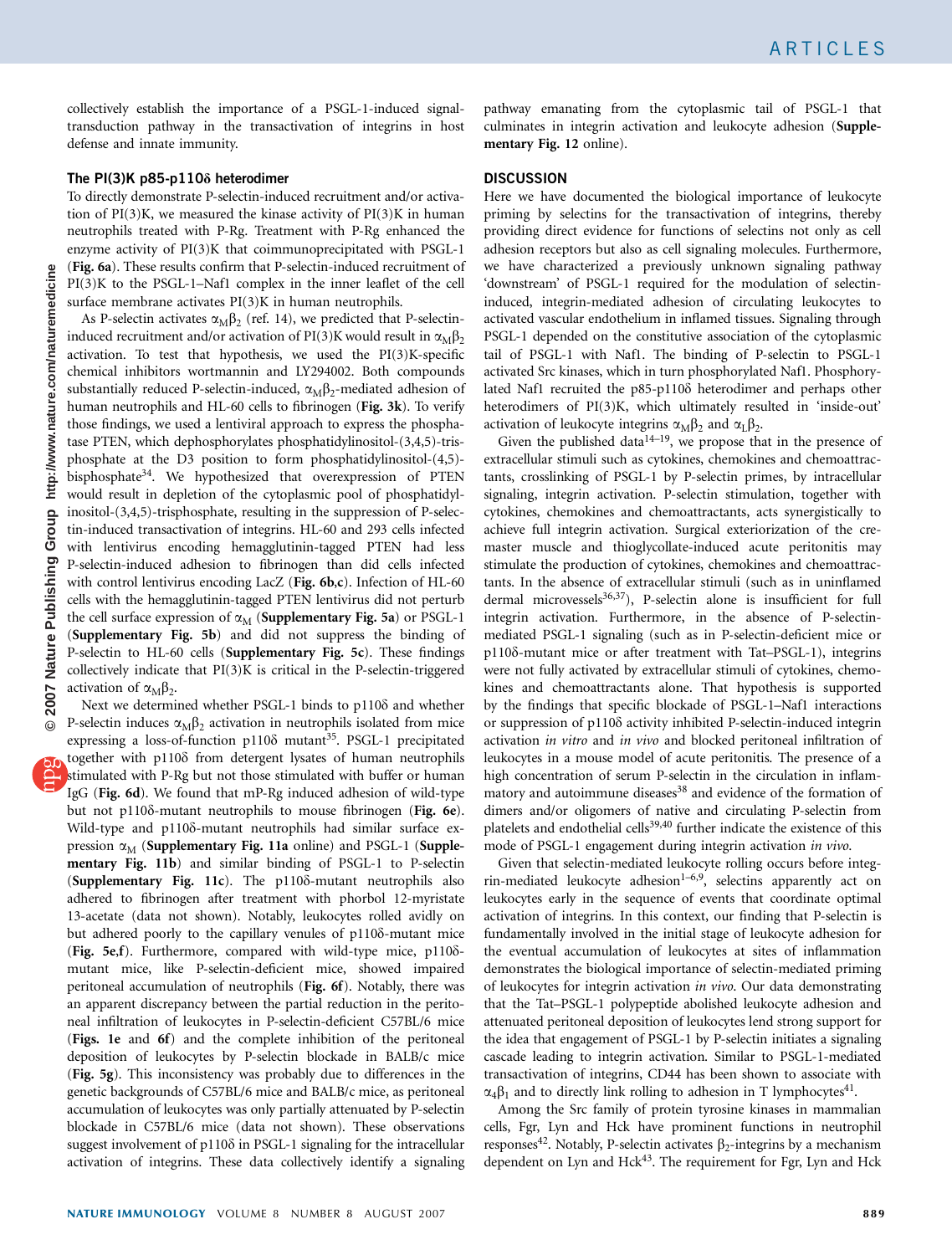in E-selectin-induced activation of  $\beta_2$ -integrins has been demonstrated genetically with polymorphonuclear cells isolated from mice lacking Fgr, Lyn and Hck<sup>44</sup>. The necessary presence of Fgr and Hck for the activation of  $\beta_2$ -integrins in sustained adhesion<sup>45</sup> further indicates the potential functional importance of selectin-induced activation of Src kinases in integrin-mediated leukocyte adhesion. We have shown here that the binding of P-selectin to PSGL-1 activated Src kinases, probably Lyn and Hck, in human neutrophils. Activated Src kinases phosphorylated Naf1, which recruited and consequently activated PI(3)K. PP2, an inhibitor of Src kinases, prevented Naf1 phosphorylation and immunoprecipitation of p85 together with PSGL-1, and inhibited  $\alpha_M \beta_2$  activation. These findings reinforce the idea of a central function for Src kinases in PSGL-1 signaling for integrin transactivation. Our findings collectively indicate that PSGL-1 signaling may function as a chief pathway for integrin-mediated firm adhesion in the regulation of leukocyte recruitment and emphasize many molecular targets for therapeutic intervention in leukocyte recruitment in situations of pathogenic inflammation.

## METHODS

Mice. C57BL/6J mice, P-selectin-deficient mice (B6.129S7-Selptm1Bay/J)<sup>46</sup> and PSGL-1-deficient mice (B6.Cg-Selp[tm1Fur/J) were from the Jackson Laboratory. The p110 $\delta$ -mutant mice (p110 $\delta$ <sup>D910A/D910A</sup>) have been described<sup>35</sup>. Mice were maintained in specific pathogen–free animal rooms at the Shanghai Laboratory Animal Company and the animal core facility of the University of Minnesota Medical School. Mouse experiments were approved by the institutional animal committees of the Shanghai Institute for Biological Sciences, Chinese Academy of Sciences and University of Minnesota.

Reagents. P-Rg was constructed and prepared as described<sup>47</sup>. Platelet P-selectin, which is biophysically characterized as an oligomer $44$ , was isolated from detergent lysates of 'outdated' (beyond the expiration date for clinical use) human platelets by affinity chromatography with monoclonal antibody PS1 (ref. 47). Soluble human P-sel, which is characterized as a monomer<sup>48</sup>, and human and mouse ICAM-1 and IL-8 were from R&D Systems. The 293 cells (CRL-1573), 293T cells (CRL-11268) and HL-60 cells (CCL-240) were from American Type Culture Collection and were maintained at 37  $^{\circ}$ C in the presence of 5% CO<sub>2</sub> in DMEM or RPMI 1640 medium (Gibco BRL) supplemented with heat-inactivated newborn bovine calf serum, 4 mM L-glutamine, 100 units/ml of penicillin and 100 µg/ml of streptomycin. Rabbit polyclonal antibody specific for human PSGL-1 and preimmune rabbit IgG were prepared as described<sup>[25](#page-9-0)</sup>. G1 F(ab')<sub>2</sub> (IgG1 specific for and blocking P-selectin) and PS1  $F(ab')_2$  (IgG1 specific for but not blocking P-selectin) were prepared and characterized as described<sup>47,49</sup>. KPL-1 (IgG1 specific for PSGL-1) and CBRM1/5 (antibody to human  $\alpha_M$ ) were from eBioscience. M1/70 (IgG2b to mouse  $\alpha_M$ ), M17/4 (IgG2a to mouse  $\alpha_L$ ), RB40.34 (IgG1 to mouse P-selectin) and rat IgG were from BD Pharmingen. The 38 antibody to human  $\alpha_L$  was from Axxora. Hybridoma cell lines 44a (antibody to  $\alpha_M$ ), OKM1 (antibody to  $\alpha_M$ ), IB4 (antibody to  $\beta_2$ ) and 9E10 (antibody to c-Myc) were from American Type Culture Collection, and their respective IgG molecules were purified from mouse ascites fluid by protein A chromatography. Anti-p85 (06-195) was from Upstate Biotechnology. Anti-a-tubulin (B5-1-2), human (I2511) and mouse (I5381) IgG molecules, and PAF were from Sigma.

cDNA cloning. Full-length cDNA encoding human Naf1 was isolated by PCR with the Human Leukocyte Matchmaker cDNA Library as the template and forward primer 5'-TTACGGATCCATGGAAGGGAGAGGACCGTAC-3' and reverse primer 5¢-CGCCAAGCTTAAATGACACAATCTGGTCTCACTG-3¢. The PCR product was digested with BamHI and HindIII and was ligated into those same sites in pCMV-Tag 3B (Stratagene) to allow expression of Myctagged Naf1 in mammalian cells. Its identity as sequence encoding human Naf1-a was verified by nucleotide sequencing.

Cell adhesion assay. The use of human blood was approved by the Institutional Review Board of the Shanghai Institute for Biological Sciences, Chinese Academy of Sciences and University of Minnesota. Neutrophils were isolated

from the peripheral venous blood of healthy volunteers as described<sup>[14](#page-9-0)</sup>. Mouse neutrophils were isolated as described<sup>[50](#page-10-0)</sup>. Human and mouse neutrophils or HL-60 cells were incubated for 30 min at 37  $\degree$ C with 10 µg/ml of human IgG or P-Rg, human P-selectin monomer or platelet P-selectin, mouse IgG or mP-Rg, mP-sel monomer or dimer, 100 ng/ml of PAF and 150 nM IL-8 in the presence or absence of dimethyl sulfoxide (solvent control), 25 nM PP2, 150 nM wortmannin, 10 µM LY294002, 200 ng/ml of PTX (all inhibitors from Calbiochem) and 2.5 µM PSGL-1 P, Tat-PSGL-1 or Tat-PSGL-1 Mut. Cells were then transferred to 96-well cell culture plates coated with immobilized fibrinogen (Enzyme Research Laboratories), mouse fibrinogen (Sigma), or human and mouse ICAM-1 (R&D Systems; all at a concentration of 10 µg/ml; 100 µl/well). The compound concentrations used were the minimum amounts that maximally inhibited the P-selectin-induced adhesion of neutrophils to immobilized fibrinogen, according to our dose-course experiments (data not shown). Antibody-inhibition experiments were done as described<sup>14</sup>. Cell adhesion assays were done as described<sup>14,47,49</sup>.

GST precipitation assay. A fragment encoding Naf1 amino acids 394–629 was inserted into the pGEX-4T-2 vector (GE Healthcare Life Sciences) for generation of the GST-Naf1 fusion protein, which was expressed and purified according to the manufacturer's protocols. Neutrophils were isolated from the peripheral blood of healthy volunteers as described $14$  and were lysed for 1 h in ice-cold CHAPS buffer (20 mM Tris-HCl, pH 7.4, 150 mM NaCl, 0.1% (wt/ vol) BSA, 1 mM phenylmethylsulfonyl fluoride, 2 µg/ml of aprotinin, 2 µg/ml of leupeptin, 1 µg/ml of pepstatin A and 3% (wt/vol) 3-[(3-cholamidopropyl)dimethylammonio]-1-propane sulfonate hydrate). After centrifugation for 10 min at 4 °C and 12,000g, supernatants ( $1 \times 10^7$  neutrophils/aliquot) were incubated with 10 µl glutathione-Sepharose beads (GE Healthcare Life Sciences) that had been preloaded for 4 h at 4  $\degree$ C with equal amounts of GST or GST-Naf1. After being washed three times with 20 mM Tris-HCl, pH 7.4, 150 mM NaCl and 0.05% (vol/vol) Triton X-100, bound proteins were eluted by being boiled in reducing SDS sample-loading buffer. After electrophoresis, proteins were stained with Coomassie bright blue or were transferred to polyvinylidene fluoride membrane (Immobilon-P; Millipore) for immunoblot analysis with the appropriate antibodies.

Mutagenesis, transfection, coimmunoprecipitation and immunoblot analysis. The PSGL-1 or Naf1 deletion and site-specific mutants were generated with the MutantBEST Kit (TaKaRa Biotechnology). All mutations were verified by nucleotide sequencing. For detection of the association of PSGL-1 with Naf1 in mammalian cells, 293 cells were cotransfected by calcium phosphate precipitation with plasmids encoding PSGL-1 and Myc-tagged wild-type or mutant Naf1. Then, 2 d later, transfectants were washed with ice-cold PBS, were detached and were lysed for 1 h at 4  $^{\circ}$ C in ice-cold lysis buffer (50 mM HEPES, pH 7.4, 150 mM NaCl, 0.5 mM EGTA, 1 mM phenylmethylsulfonyl fluoride, 2 µg/ml of aprotinin, 2 µg/ml of leupeptin, 1 µg/ml of pepstatin A, 1 mM sodium orthovanadate, 20 mM NaF, 1% (vol/vol) Triton X-100 and 10% (vol/ vol) glycerol). After centrifugation for 10 min at 12,000g, each aliquot of supernatant was incubated with protein A–Sepharose beads (GE Healthcare Life Sciences) that had been incubated for 4 h at 4  $\degree$ C with 2 µg of the appropriate antibody. After being washed three times, bound proteins were eluted by being boiled in reducing SDS sample-loading buffer and were analyzed by SDS-PAGE and immunoblot with appropriate antibodies followed by the appropriate horseradish peroxidase–conjugated secondary antibodies and chemiluminescence detection.

Generation of antibodies. For the generation of monoclonal antibodies specific for Naf1 phosphorylated at Tyr552, two peptides were synthesized containing amino acid residues 543–562 of Naf1: HLCGAYPYAUPPM PAMVPHH (where 'U' indicates phosphorylated tyrosine) and HLCGAYP YAYPPMPAMVPHH. These peptides were fused to keyhole limpet hemocyanin or ovalbumin; keyhole limpet hemocyanin–conjugated peptides were used as antigens to immunize mice, and ovalbumin-conjugated peptides were used as substrates for the screening of hybridoma supernatants based on enzyme-linked immunosorbent assa[y47,49.](#page-10-0)

siRNA transfection. HL-60 cells were transfected with  $1 \mu$ M annealed doublestranded siRNA oligonucleotides (S1, 5'-GGAGAAUUCCCGGCUGAAGTT-3'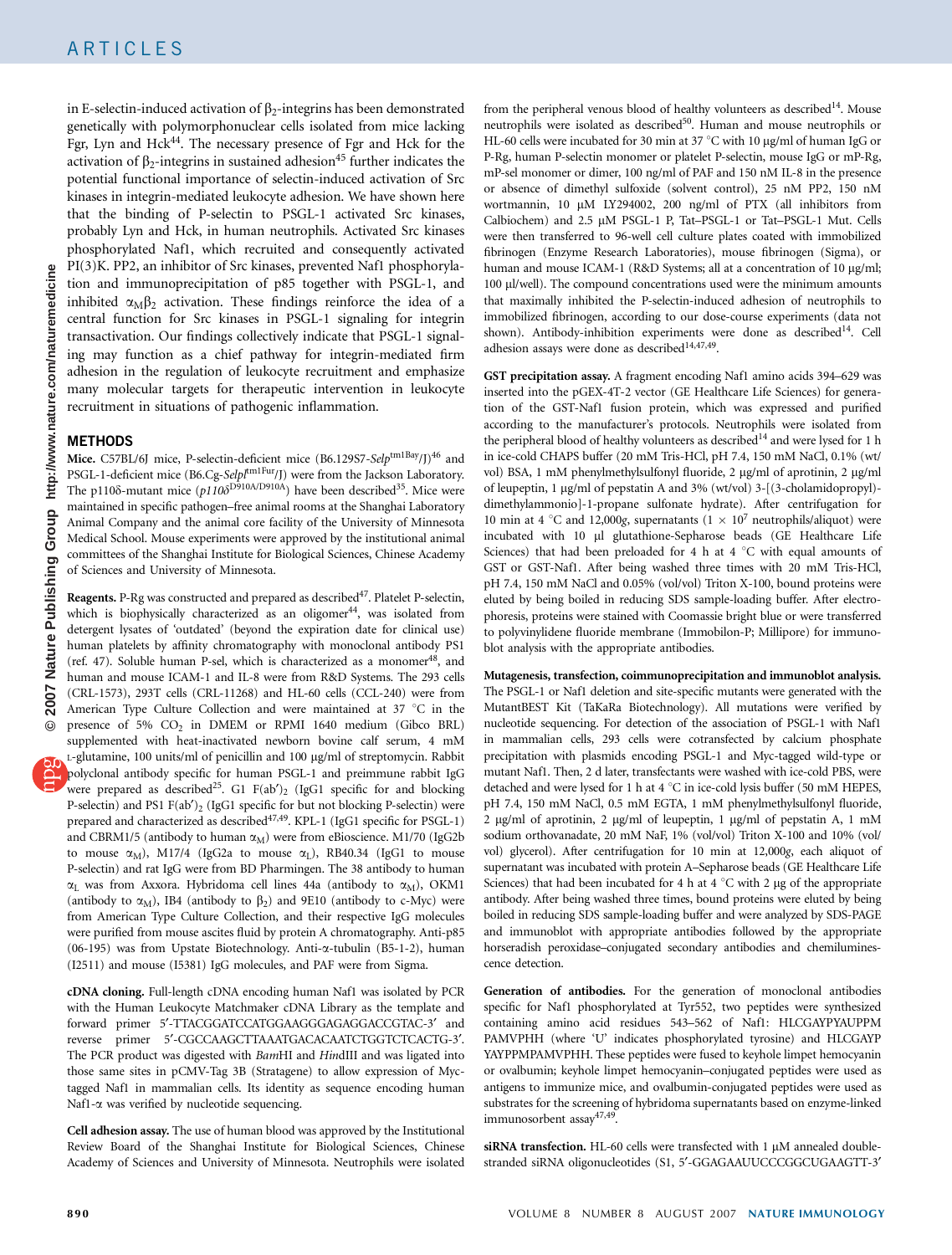<span id="page-9-0"></span>and 3'-TTCCUCUUAAGGGCCGACUUC-5'; S4, 5'-GCUUUUGGAAGAGUC CCAGTT-3¢, 3¢-CTCGAAAACCUUCUCAGGGUC-5¢; Ambion), in the presence or absence of plasmids encoding Naf1, with the Nucleofector Kit V (Axama) according to the manufacturer's protocol. Cotransfected cells were cultured for 24 h before use. Alternatively, 293 cells were transfected for 48 h with 100 nM annealed double-stranded siRNA oligonucleotides oligonucleotides with Lipofectamine 2000 (Invitrogen).

Generation of lentiviruses. Sequences encoding Myc–Naf1 Y552F, hemagglutinin-tagged PTEN or LacZ were inserted into the pLenti6-V5-Dest vector (ViraPower Lentiviral Expression System; Invitrogen); vectors were transfected together into 293FT cells with the ViraPower packaging mix (Invitrogen) to generate the respective lentiviruses. Viral stocks were made and these were used to infect HL-60 cells according to the manufacturer's protocols.

Measurement of PI(3)K activity. Human neutrophils were 'starved' for 2 h in M199 medium containing 2% (vol/vol) FCS and then were stimulated for 10 min at 37 °C with 10 µg/ml of human IgG or P-Rg. PI(3)K was coprecipitated from neutrophil lysates with rabbit IgG or anti-PSGL-1 as described above. PI(3)K activity was measured in vitro with a competitive enzyme-linked immunosorbent assay format (Echelon Biosciences) according to the manufacturer's instructions.

**Statistical analysis.** Quantitative data are expressed as mean  $\pm$  s.d. Statistical significance was determined by analysis of variance followed by the Bonferroni post-hoc test for multiple comparisons, or by Student's t-test where specifically noted. For all tests, P values of less than 0.05 and 0.01 were considered statistically significant and very significant, respectively.

Note: Supplementary information is available on the [Nature Immunology](http://www.nature.com/Nature Immunology) website.

#### ACKNOWLEDGMENTS

We thank B. Vanhaesebroeck (Ludwig Institute for Cancer Research) for p110d-mutant mice; J. Downward (Imperial Cancer Research Fund) for the plasmid encoding p85; and L. Li (Shanghai Institutes for Biological Sciences) for the plasmid encoding PTEN. Supported by the National Science Foundation of China (30370694, 30421005, 30623003, 30400245 and 30630036), the Ministry of Science and Technology of China (2002CB513006, 2006CB943902 and 2006AA02Z169), the Chinese Academy of Sciences (KSCX2-YW-R-67 and KJCX2-YW-H08), the Shanghai Municipal Commission for Science and Technology (04JC14078, 06DZ22032, 55407035 and 058014578) and the National Institutes of Health (RO1AI064743 and P50HL081011).

#### AUTHOR CONTRIBUTIONS

H.-B.W., J.-T.W., L.Z., Z.H.G., W.-L.X. and T.X. did the research and analyzed the data; Y.H., X.Z., E.F.P., M.C. and J.-G.G. designed the research; and J.-G.G. wrote the manuscript.

#### COMPETING INTERESTS STATEMENT

The authors declare competing financial interests: details accompany the full-text HTML version of the paper at http://www.nature.com/natureimmunology/.

Published online at [http://www.nature.com/natureimmunology/](http://www.nature.com/Nature Immunology)

Reprints and permissions information is available online at [http://npg.nature.com/](http://www.nature.com/reprintsandpermissions) [reprintsandpermissions](http://www.nature.com/reprintsandpermissions)

- 1. Springer, T.A. Traffic signals for lymphocyte recirculation and leukocyte emigration: the multistep paradigm. Cell 76, 301–314 (1994).
- 2. Furie, B. & Furie, B.C. The molecular basis of platelet and endothelial cell interaction with neutrophils and monocytes: role of P-selectin and the P-selectin ligand, PSGL-1. Thromb. Haemost. 74, 224–227 (1995).
- 3. Hynes, R.O. Integrins: bidirectional, allosteric signaling machines. Cell 110, 673–687 (2002).
- 4. Laudanna, C., Kim, J.Y., Constantin, G. & Butcher, E. Rapid leukocyte integrin activation by chemokines. Immunol. Rev. 186, 37-46 (2002).
- 5. McEver, R.P. Selectins: lectins that initiate cell adhesion under flow. Curr. Opin. Cell Biol. 14, 581–586 (2002).
- 6. Wagner, D.D. New links between inflammation and thrombosis. Arterioscler. Thromb. Vasc. Biol. 25, 1321–1324 (2005).
- 7. Mayadas, T.N., Johnson, R.C., Rayburn, H., Hynes, R.O. & Wagner, D.D. Leukocyte rolling and extravasation are severely compromised in P selectin-deficient mice. Cell 74, 541–554 (1993).
- 8. Yang, J. et al. Targeted gene disruption demonstrates that P-selectin glycoprotein ligand 1 (PSGL-1) is required for P-selectin-mediated but not E-selectin-mediated neutrophil rolling and migration. J. Exp. Med. 190, 1769–1782 (1999).
- 9. Plow, E.F., Haas, T.A., Zhang, L., Loftus, J. & Smith, J.W. Ligand binding to integrins. J. Biol. Chem. 275, 21785–21788 (2000).
- 10. Bunting, M., Harris, E.S., McIntyre, T.M., Prescott, S.M. & Zimmerman, G.A. Leukocyte adhesion deficiency syndromes: adhesion and tethering defects involving  $\beta_2$ integrins and selectin ligands. Curr. Opin. Hematol. 9, 30-35 (2002).
- 11. Kim, M., Carman, C.V., Yang, W., Salas, A. & Springer, T.A. The primacy of affinity over clustering in regulation of adhesiveness of the integrin  $\alpha_L\beta_2$ . J. Cell Biol. 167, 1241–1253 (2004).
- 12. Reedquist, K.A., Ludikhuize, J. & Tak, P.P. Phosphoinositide 3-kinase signaling and FoxO transcription factors in rheumatoid arthritis. Biochem. Soc. Trans. 34, 727–730 (2006).
- 13. Okkenhaug, K. & Vanhaesebroeck, B. PI3K in lymphocyte development, differentiation and activation. Nat. Rev. Immunol. 3, 317-330 (2003).
- 14. Ma, Y-Q., Plow, E.F. & Geng, J.-G. P-selectin binding to P-selectin glycoprotein ligand-1 induces an intermediate state of  $\alpha_M \beta_2$  activation and acts cooperatively with extracellular stimuli to support maximal adhesion of human neutrophils. Blood 104, 2549–2556 (2004).
- 15. Atarashi, K., Hirata, T., Matsumoto, M., Kanemitsu, N. & Miyasaka, M. Rolling of Th1 cells via P-selectin glycoprotein ligand-1 stimulates LFA-1-mediated cell binding to ICAM-1. J. Immunol. 174, 1424–1432 (2005).
- 16. Woollard, K.J. et al. Raised plasma soluble P-selectin in peripheral arterial occlusive disease enhances leukocyte adhesion. Circ. Res. 98, 149–156 (2006).
- 17. Blanks, J.E., Moll, T., Eytner, R. & Vestweber, D. Stimulation of P-selectin glycoprotein ligand-1 on mouse neutrophils activates  $\beta_2$ -integrin mediated cell attachment to ICAM-1. Eur. J. Immunol. 28, 433–443 (1998).
- 18. Evangelista, V. et al. Platelet/polymorphonuclear leukocyte interaction in dynamic conditions: evidence of adhesion cascade and cross talk between P-selectin and the B<sub>2</sub> integrin CD11b/CD18. Blood 88, 4183-4194 (1996).
- 19. Evangelista, V. et al. Platelet/polymorphonuclear leukocyte interaction: P-selectin triggers protein-tyrosine phosphorylation-dependent CD11b/CD18 adhesion: role of PSGL-1 as a signaling molecule. Blood 93, 876-885 (1999).
- 20. Dunne, J.L., Ballantyne, C.M., Beaudet, A.L. & Ley, K. Control of leukocyte rolling velocity in TNF- $\alpha$ -induced inflammation by LFA-1 and Mac-1. Blood 99, 336-341 (2002).
- 21. Dunne, J.L., Collins, R.G., Beaudet, A.L., Ballantyne, C.M. & Ley, K. Mac-1, but not LFA-1, uses intercellular adhesion molecule-1 to mediate slow leukocyte rolling in TNF-a-induced inflammation. J. Immunol. 171, 6105–6111 (2003).
- 22. Fukushi, M. et al. Identification and cloning of a novel cellular protein Naf1, Nefassociated factor 1, that increases cell surface CD4 expression. FEBS Lett. 442, 83–88 (1999).
- 23. Beyaert, R., Heyninck, K. & Huffel, S.V. A20 and A20-binding proteins as cellular inhibitors of nuclear factor-kB-dependent gene expression and apoptosis. Biochem. Pharmacol. 60, 1143-1151 (2000).
- 24. Gupta, K., Ott, D., Hope, T.J., Siliciano, R.F. & Boeke, J.D. A human nuclear shuttling protein that interacts with human immunodeficiency virus type 1 matrix is packaged into virions. J. Virol. 74, 11811–11824 (2000).
- 25. Geng, J.-G. et al. Expression of a P-selectin ligand in zona pellucida of porcine oocytes and P-selectin on acrosomal membrane of porcine sperm cells. Potential implications for their involvement in sperm-egg interactions. J. Cell Biol. 137, 743-754 (1997).
- 26. Serrador, J.M. et al. A juxta-membrane amino acid sequence of P-selectin glycoprotein ligand-1 is involved in moesin binding and ezrin/radixin/moesin-directed targeting at the trailing edge of migrating lymphocytes. Eur. J. Immunol. 32, 1560-1566 (2002).
- 27. Hu, Y. et al. Requirement of Src kinases Lyn, Hck and Fgr for BCR-ABL1-induced B-lymphoblastic leukemia but not chronic myeloid leukemia. Nat. Genet. 36, 453–461 (2004).
- 28. Fittipaldi, A. & Giacca, M. Transcellular protein transduction using the Tat protein of HIV-1. Adv. Drug Deliv. Rev. 57, 597–608 (2005).
- 29. Forsyth, K.D. & Levinsky, R.J. Preparative procedures of cooling and re-warming increase leukocyte integrin expression and function on neutrophils. J. Immunol. Methods 128, 159–163 (1990).
- 30. Glasser, L. & Fiederlein, R.L. The effect of various cell separation procedures on assays of neutrophil function. A critical appraisal. Am. J. Clin. Pathol. 93, 662-669 (1990).
- 31. Kuijpers, T.W. et al. Membrane surface antigen expression on neutrophils: a reappraisal of the use of surface markers for neutrophil activation. Blood 78, 1105-1111 (1991).
- 32. Simon, S.I., Hu, Y., Vestweber, D. & Smith, C.W. Neutrophil tethering on E-selectin activates  $\beta_2$  integrin binding to ICAM-1 through a mitogen-activated protein kinase signal transduction pathway. J. Immunol. 164, 4348-4358 (2000).
- 33. Weber, C. & Springer, T.A. Neutrophil accumulation on activated, surface-adherent platelets in flow is mediated by interaction of Mac-1 with fibrinogen bound to  $\alpha_{11b}\beta_3$  and stimulated by platelet-activating factor. J. Clin. Invest. 100, 2085-2093 (1997).
- 34. Cully, M., You, H., Levine, A.J. & Mak, T.W. Beyond PTEN mutation: the PI3K pathway as an integrator of multiple inputs during tumorigenesis. Nat. Rev. Cancer 6, 184-192  $(2006)$
- 35. Okkenhaug, K. et al. Impaired B and T cell antigen receptor signaling in p1108 PI 3kinase mutant mice. Science 297, 1031–1034 (2002).
- 36. Nolte, D. et al. Leukocyte rolling in venules of striated muscle and skin is mediated by P-selectin, not by L-selectin. Am. J. Physiol. 267, H1637-H1642 (1994).
- 37. Weninger, W. et al. Specialized contributions by  $\alpha(1,3)$ -fucosyltransferase-IV and FucT-VII during leukocyte rolling in dermal microvessels. Immunity 12, 665–676 (2000).